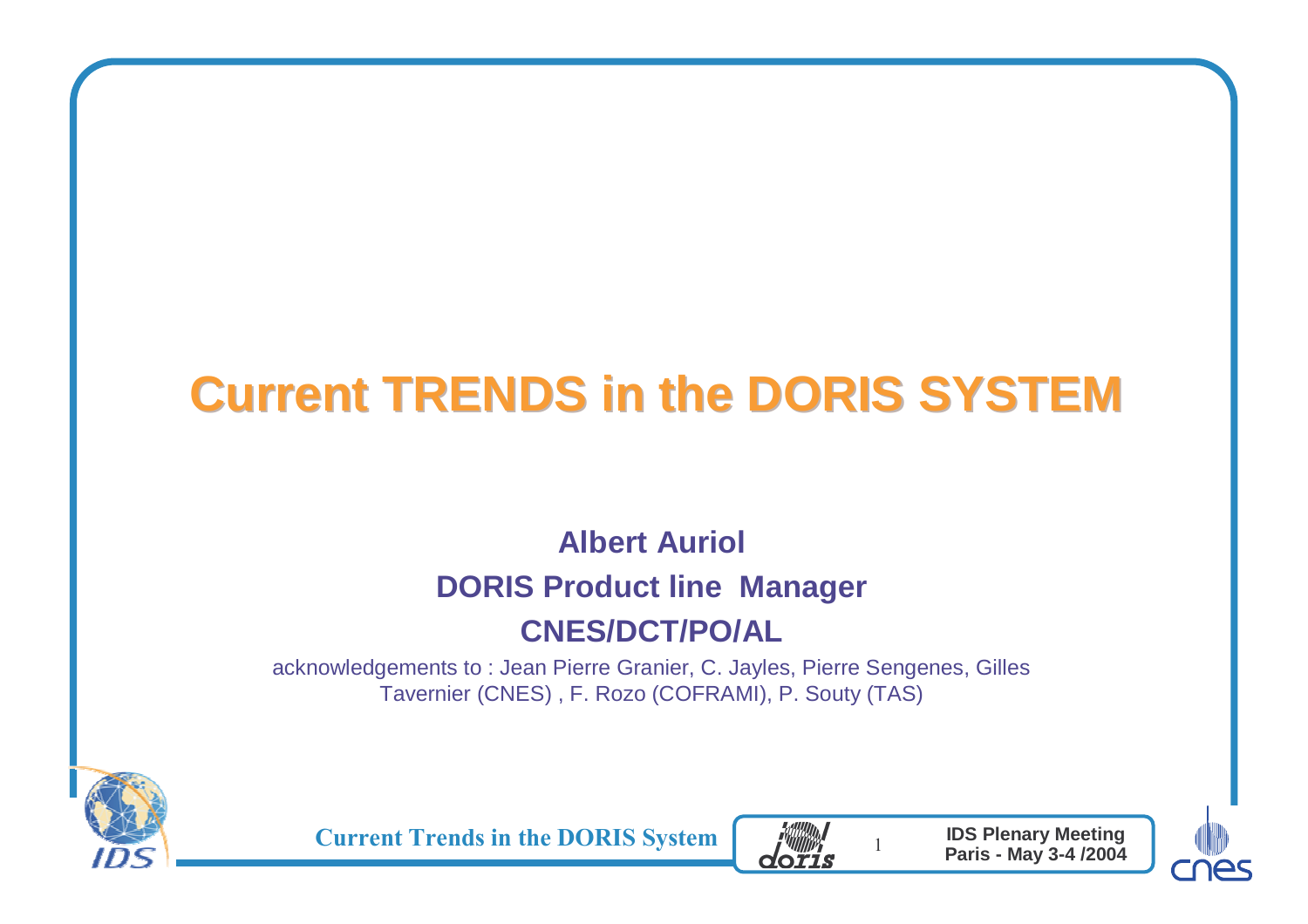# **SUMMARY**

- ➨ **Current/Planed DORIS Missions**
- ➨ **On board receivers**
	- **2G, 2GM, Cryosat receivers**
	- **future receivers**
- ➨ **Network**
	- **3rd generation beacon**
	- **New Master Beacon**
	- **New Time Beacons?**
- ➨ **EGSEs**
- ➨ **DORIS ground segment: SSALTO**





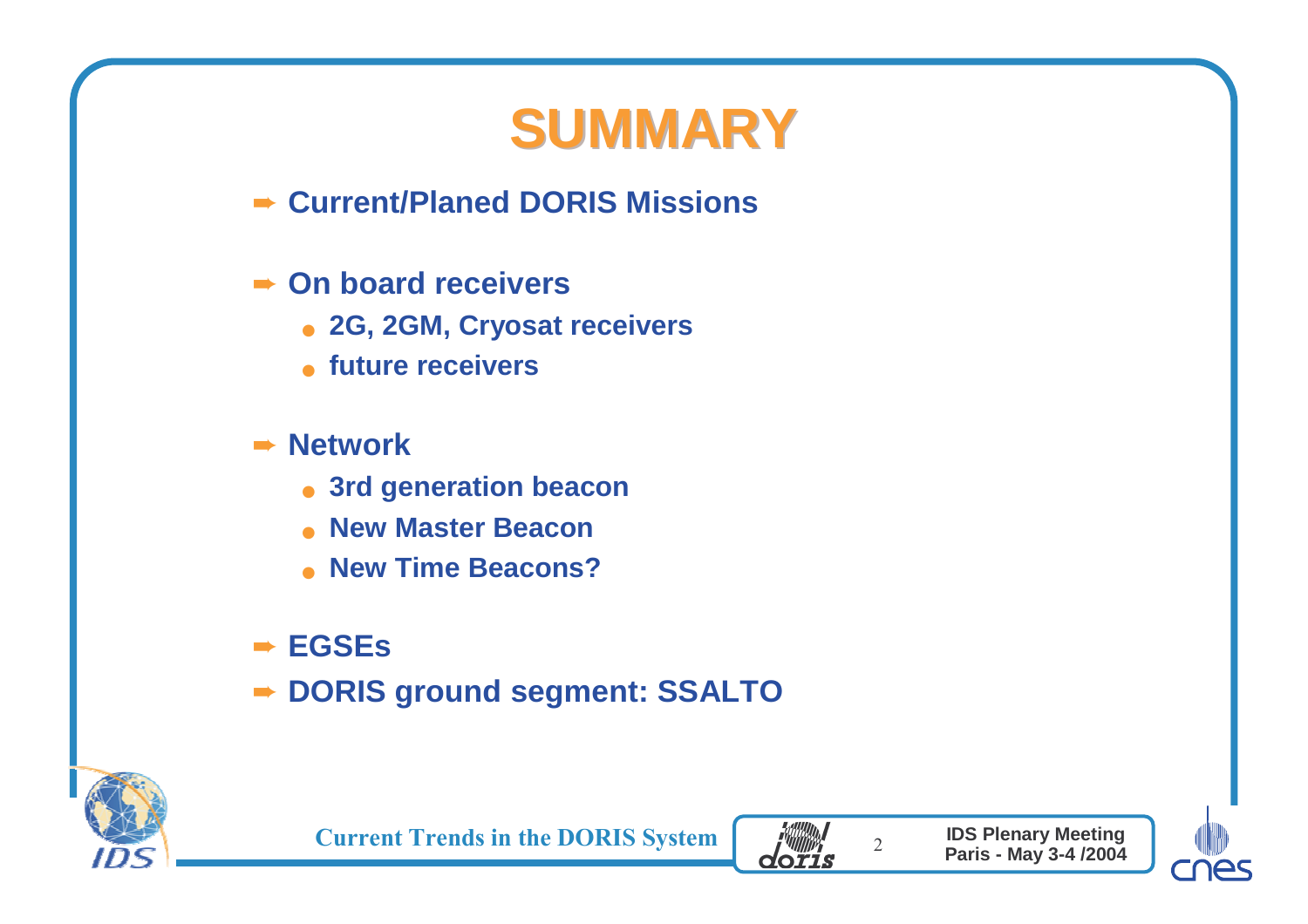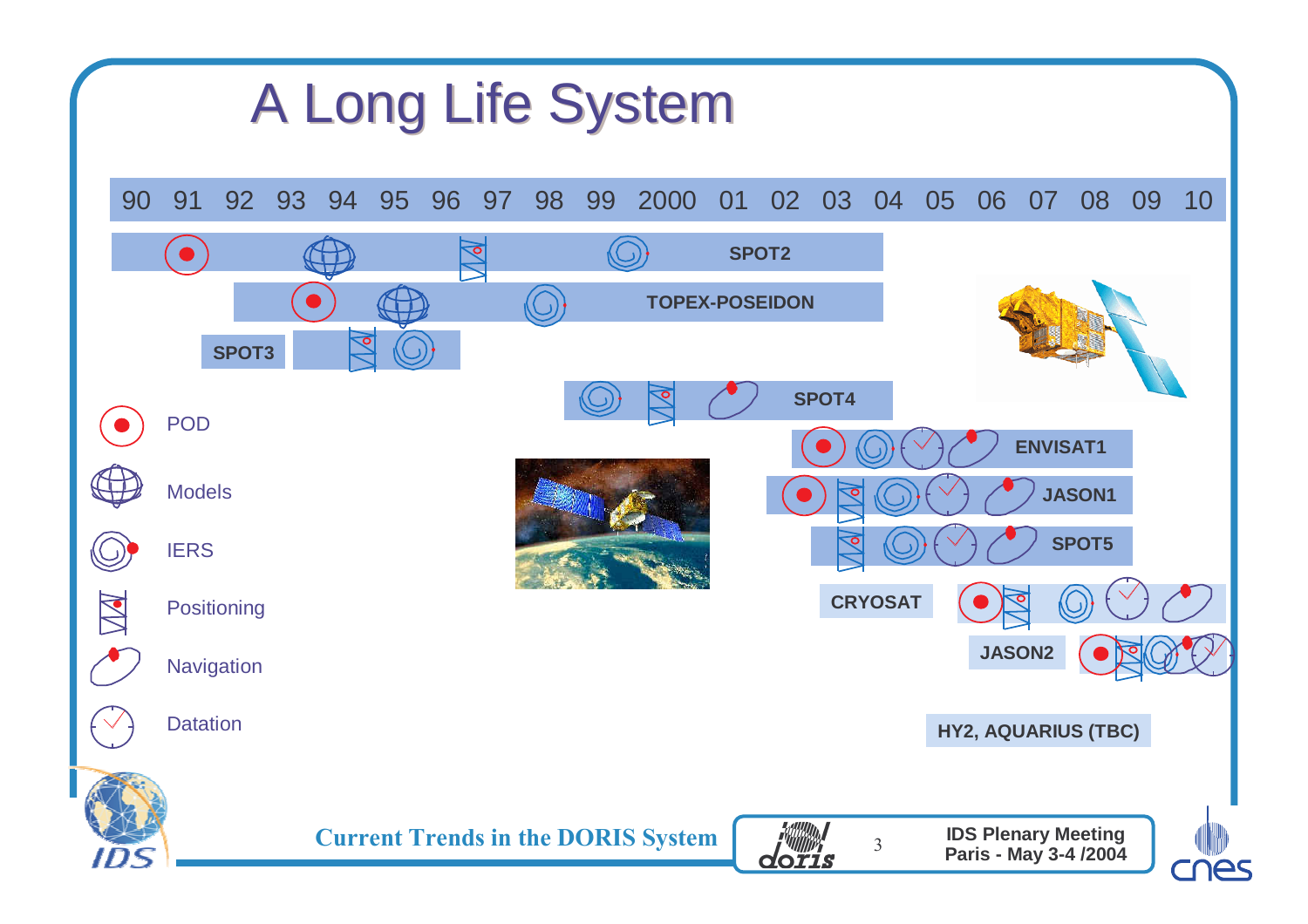## **2G DORIS receiver: ENVISAT**

- ➨**Dual tracking ability : 2 beacons tracked simultaneously**
- ➨ **measurement resolution improved (1/4)**
- **► New routine measurement mode : Autonomous mode** 
	- **DIODE directives for beacon signal acquisition**
	- **daily uploads no longer needed**
- ➨ **Increased instrument operational robustness:**
	- ● **more autonomous onboard software**
		- ◆ wide range time correction
		- ✦ DIODE navigation function included in the flight sw and "lost in space" start
		- ✦ measurement mode autonomous management
	- **radiation-hardened processor,**
	- **EDAC and scrubbing task to prevent from mass memory upsets**
- ➨ **improved DIODE real time orbit accuracy**
	- **orbit estimation : ~ 20-30 cm radial rms, 1 m 3-D rms position accuracy**
	- ●**TAI estimation : ~ 1-2 µsec rms**





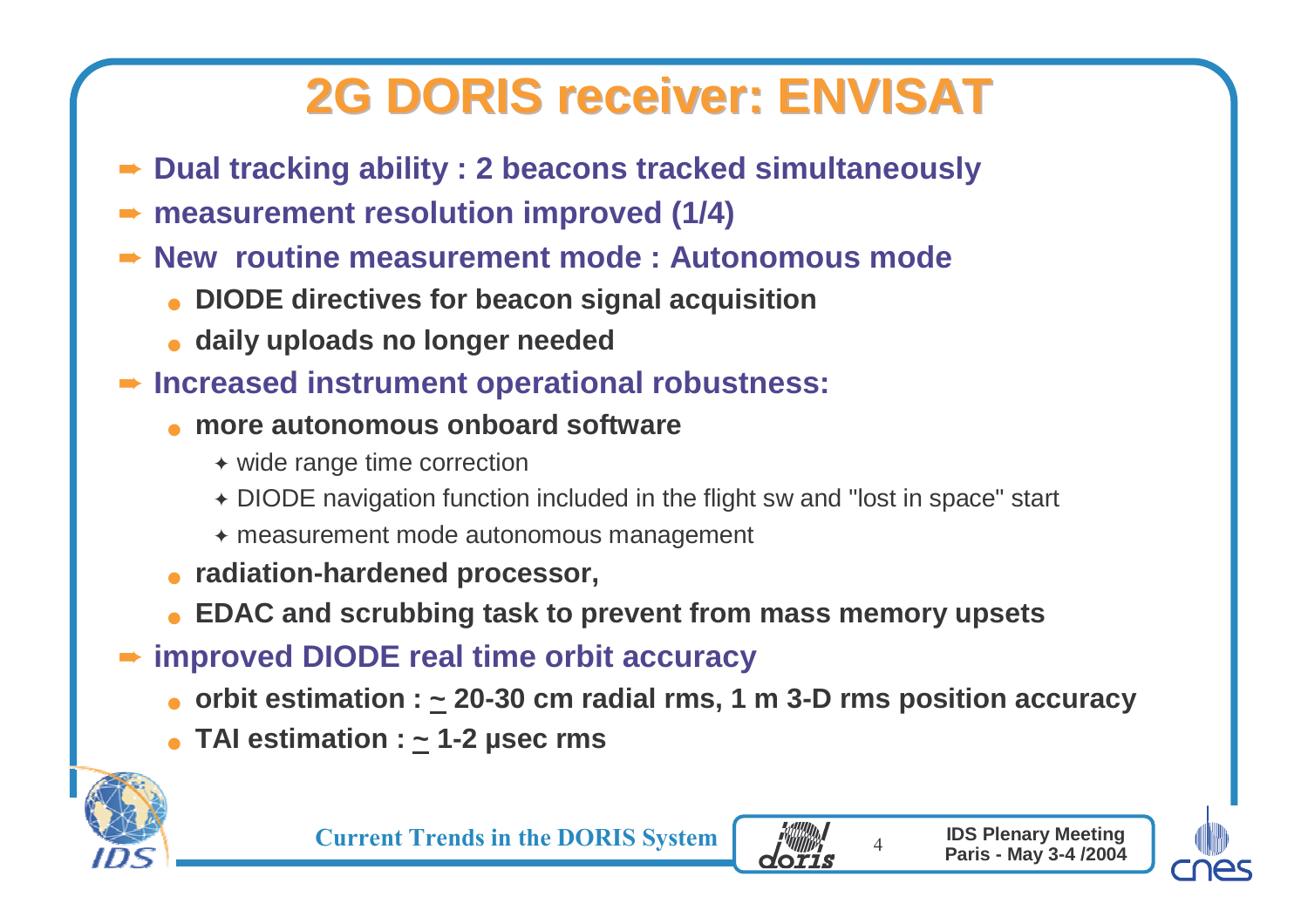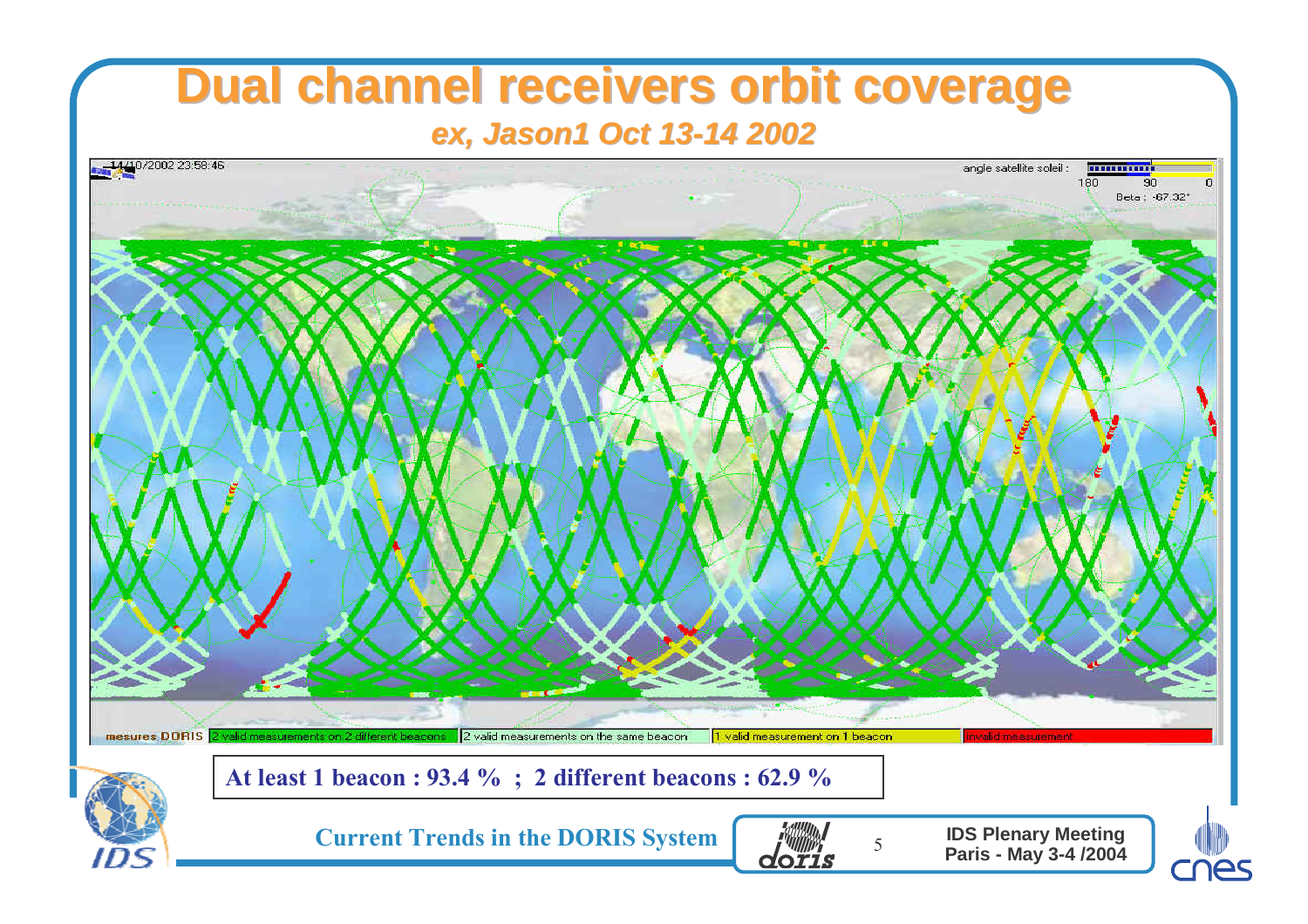#### **2G miniaturised DORIS receiver**

- **► 50 % size & mass reduction compared with ENVISAT 2G receiver**
- ➨ **Numerical processing**
	- **accurate phase measurements**
- ➨ **Cold start => from Switch On to routine w/o any ground commands**
	- **Thanks to TAI date transmitted by 3rdG beacons, and Time beacons**
- ➨ **Automatic update of onboard network description via Master Beacon broadcast**

➨ **Operated on board JASON1, SPOT5**





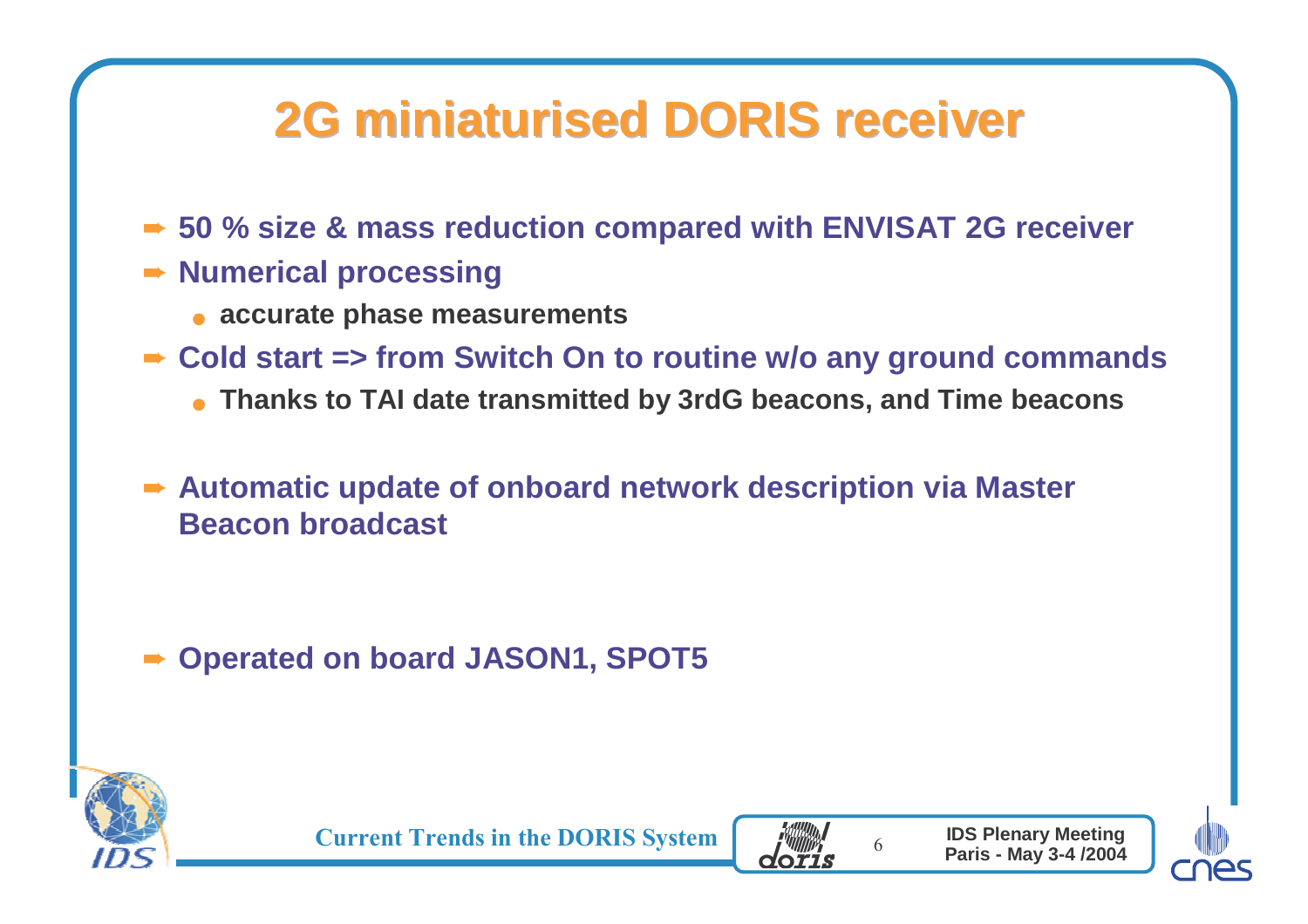#### **CRYOSAT receiver**

#### ➨ **New processor**

- **Sparc ERC 32**
- ●**improved arithmetic (improves quality of on-board processing)**

#### **► 2 redounded EEPROM banks to store the OBSW**

- ●**no more PROM**
- **OBSW maintenance improved**

#### **Rew SoftWare**

- ●**Full SW upload w/o any mission interruption**
- **Provision of real time navigation in J2000 (SCAO use)** ●
- ● **Self-content raw measurements TM Packets**
	- $\bullet$  TAI dating (1 $\mu$ s RMS) for raw measurements
	- ✦ on-board frequency estimation
	- $\textcolor{blue}\blacklozenge$  time delays
- ● **Improved RAIM and FDIR**
	- ✦ deletion of IDLE and Incident modes
	- ✦ simplified operations

**Current Trends in the DORIS System** 





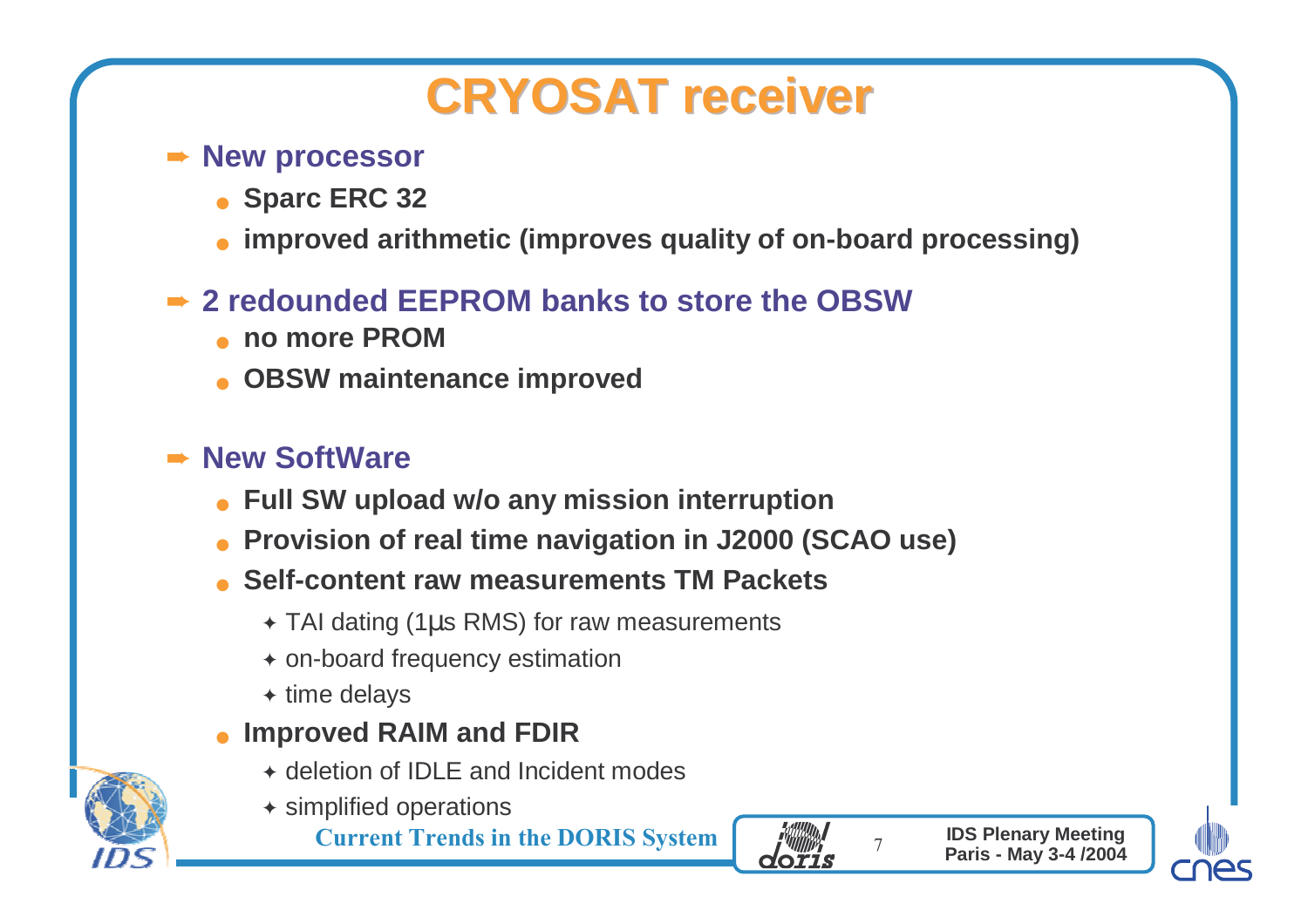#### **DGXX receivers**

➨ **At least 6 channels => capacity to track 6 beacons simultaneously**

#### ➨ **New USO**

- **increased stability**
- **less sensitive to radiation**
- ➨ **Spectral analysis**
	- **beacon frequency search using FFT => shorter cold start (SCAO use)**
	- **spectral analysis mode maintained on one chanel**
		- ✦ new/unknown beacon (network, positioning)
		- ✦ safe mode
	- **Jamming measurements performed simultaneously with main mission**
- ➨ **Satellite attitude taken into account on board (quaternions)**
- ➨ **5 boxes (2GM, Cryosat) --> 1 box**
	- **simplified integration on the satellite**
- ➨ **Planed on JASON2**





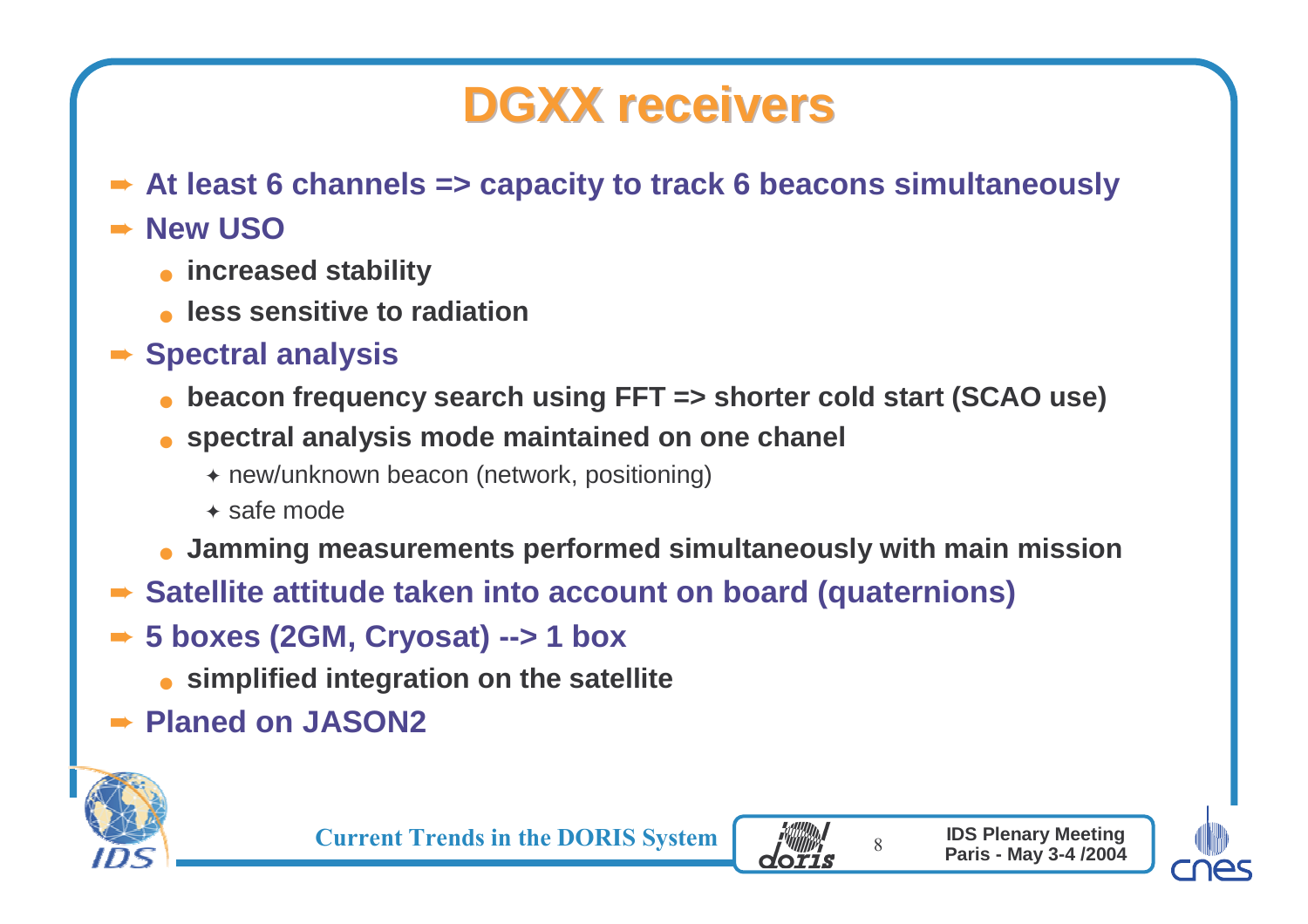# **Doris DGxx instrument digest**

➨ **mass : BDR 16.5 kg - antenna 2 kg**

- ➨ **overall dimensions (mm) BDR : 388 x 366 x 165Antenna :** φ **160 x 428**
- ➨ **power consumption : < 24 W**
- ➨ **TM rate : ~ 1 Kbits/sec**
- ➨ **internal redundancy # 2 independent complete DORISreceivers in the same box # Antenna RF signals are automatically switched tothe active DORIS receiver**

**▶ provides 3 reference frequency outputs (10 MHz USO) for POSEIDON-3 altimeters & WSOARF** signals distribution boxes

**Current Trends in the DORIS System** 

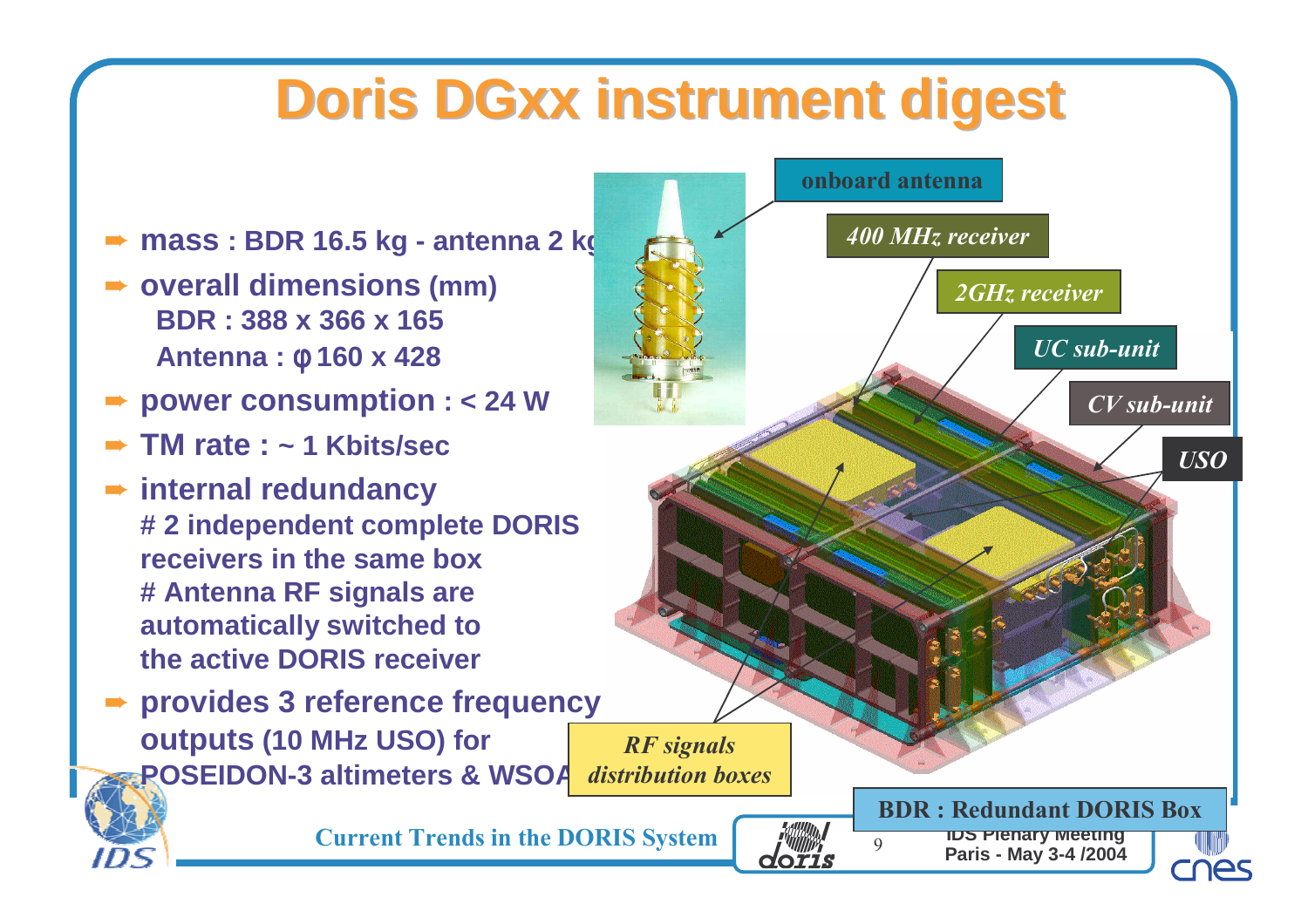#### **Beacons Network**

- ➨ **Antenna change**
- ➨ **Antenna support stability Improvement**
- ➨ **Antenna positioning improvement**
- ➨ **3rd G beacon deployment**





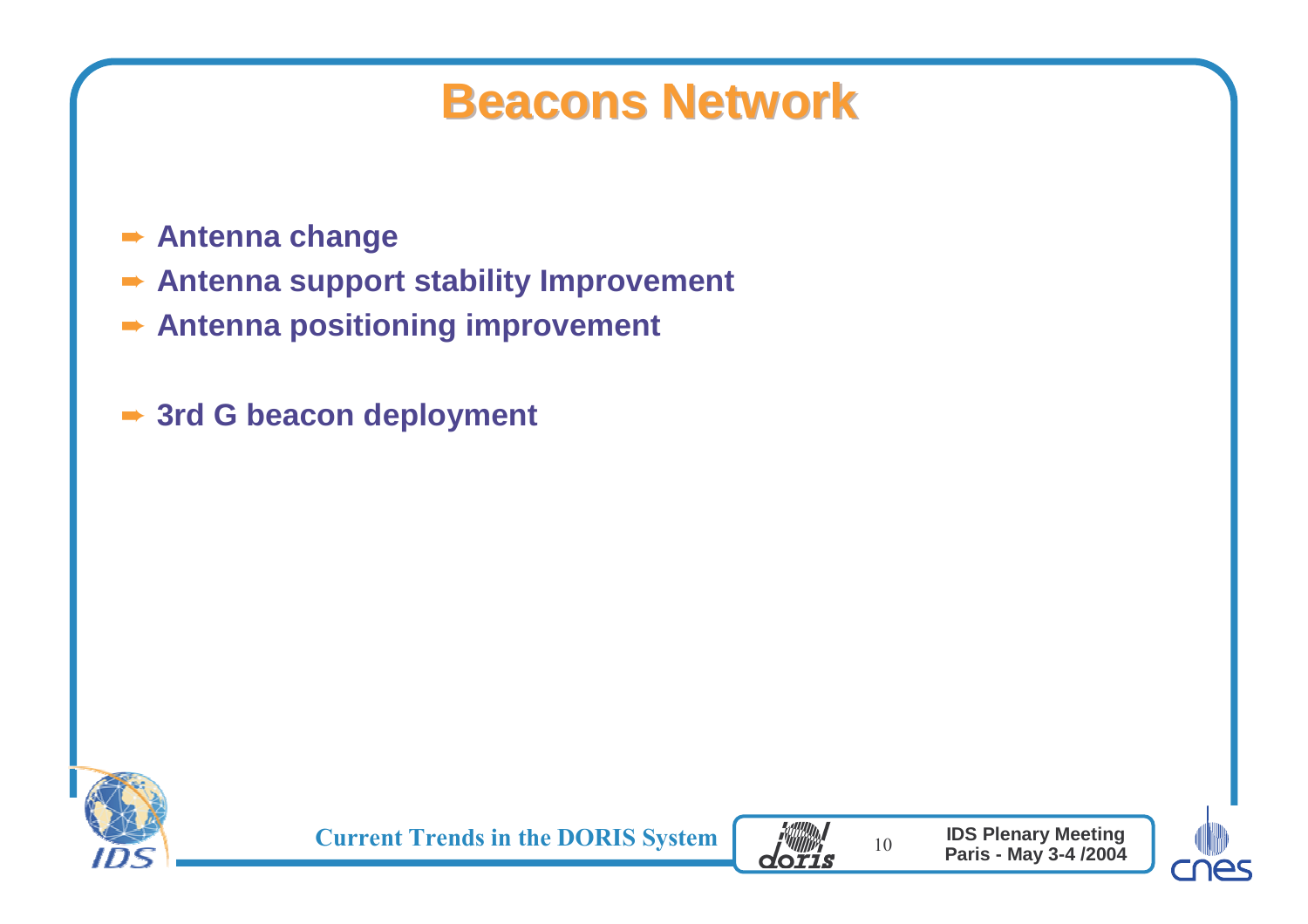#### **3G beacon : main new features**

- ➨ **Frequency shift : + 50 kHz / 2GHz ; + 10 kHz / 400 MHz** 
	- **=> network density may be increased**
- **► Beacon message and synchro. word transmitted on both 400 MHz & 2**<br>CHz signals with EDAC code on 2GHz **GHz signals with EDAC code on 2GHz**
	- **=> improves datation accuracy**
	- **=> improves data reception on board**
- ➨ **Transmission of current non ambiguous TAI date**
	- **=> allows receivers cold start**
- ➨ **Improved monitoring of beacon operation status (USO Warm-up)**
	- **=> avoid erroneous processing**
- ➨ **Restart mode** 
	- **=> beacon switched ON without any time set**
	- **=> beacon switch Off detection ; avoid erroneous processing**
- ➨ **remote control capacity**
- ➨ **can be easily upgraded into Time or Master Beacon**



**Current Trends in the DORIS System** 



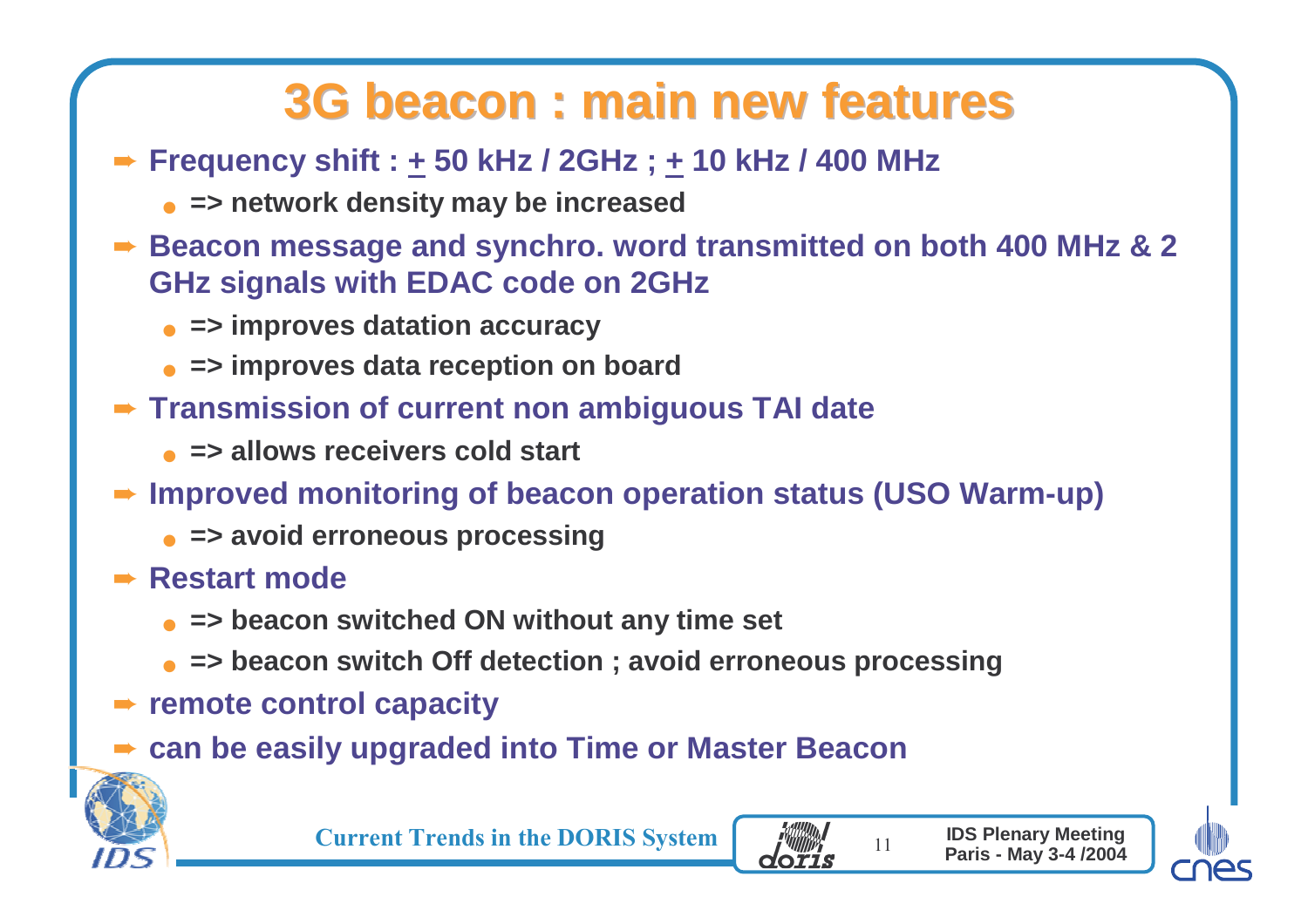#### **A new Master Beacon**

#### ➨ **Why ?**

- **Faster cold start of the receivers (SCAO users)**
- **robustness**

#### ➨**Where ?**

- **Any reliable site (power and data link with DORIS Ground Segment)**
- **coverage improvement (no co-visibility with already existing MB)**
	- ✦ HBK : installation planed before end of 2004





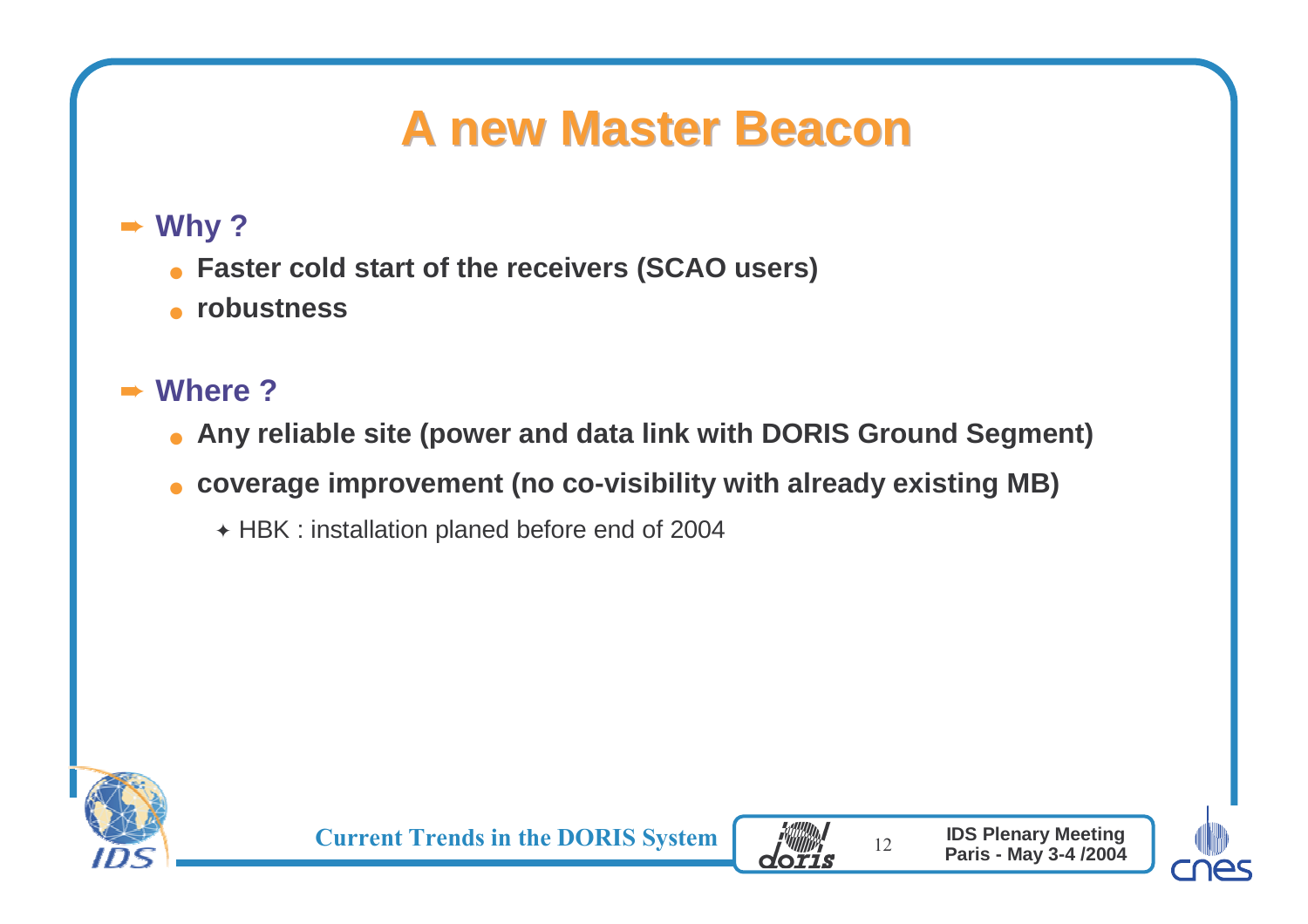#### **A new Master Beacon**

Visibilités TOULOUSE, KOUROU, HARTEBEESTHOEK pour JASON (site mini 12 deg) Avec 2 traces d'orbites consécutives, 1 minute entre 2 points

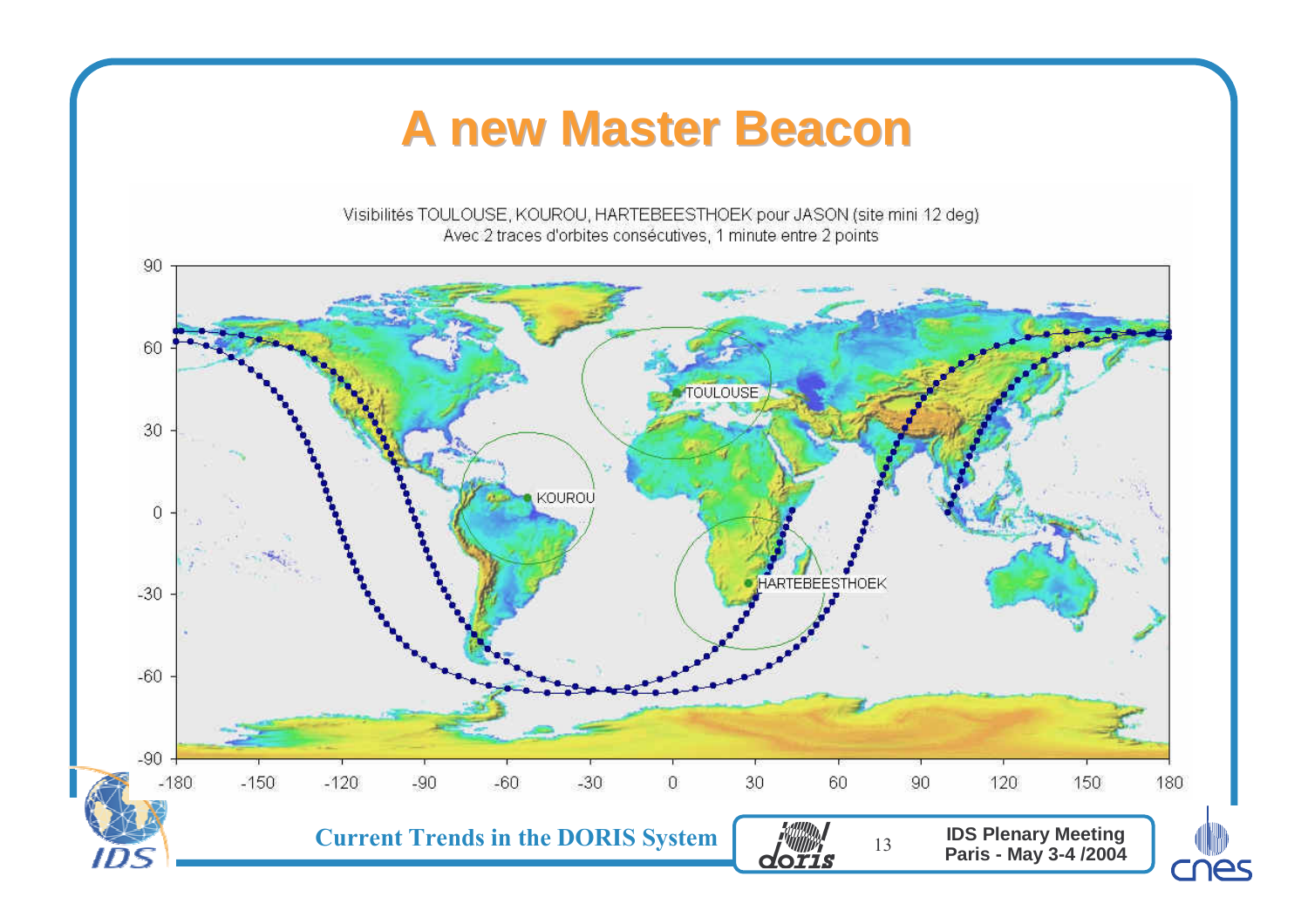# **New Time Beacons (TBC)**

#### ➨ **Why ?**

- **improved on-board USO monitoring (JASON1)**
- **faster cold start of the receivers (SCAO users)**

#### ➨ **Where ?**

- **Any site assuming a reliable atomic clock is available**
	- ✦ **St Johnes site currently under study**





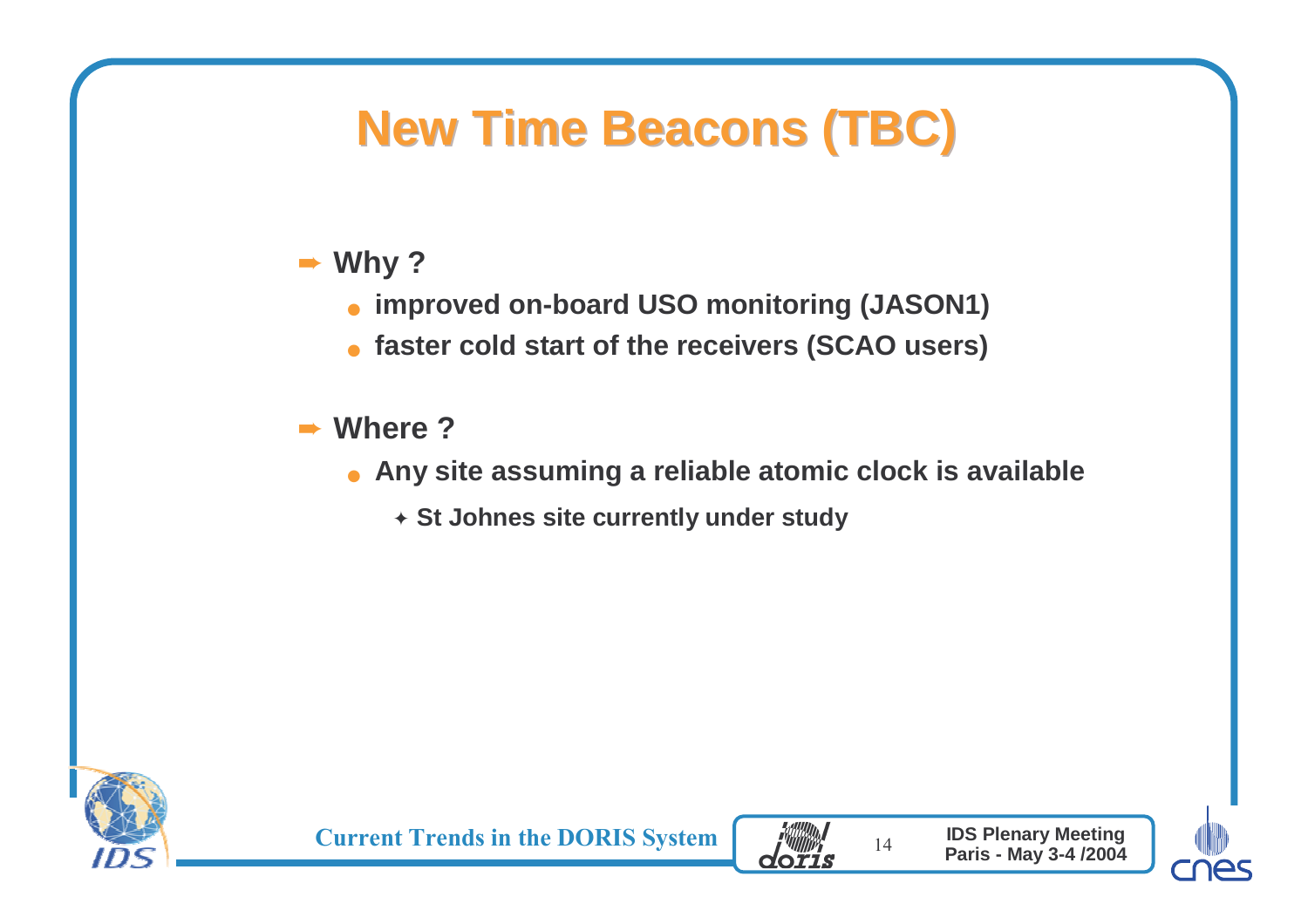





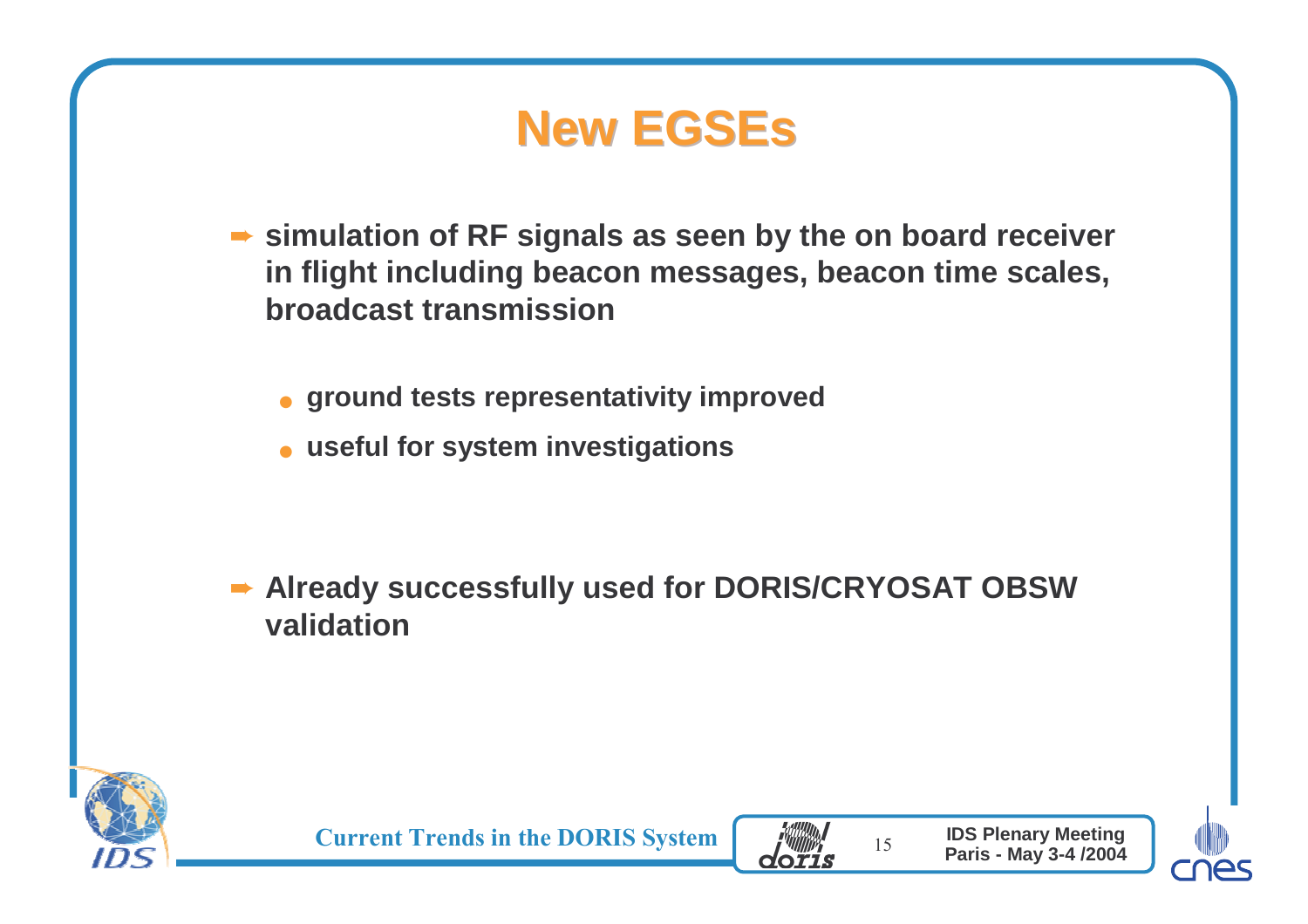# **SSALTO multi-missions**

# **orbitography and altimetry center**

- ➨ **Taking into account new missions**
- ➨ **System control**
	- **broadcast generation**
	- **monitoring tools**

#### **▶ Pre-processing improvements**

- ●**datation, beacons time correction**
- **data edition (centre frequency wrong measurements)**

## **► POD Processing improvements**

- **troposphere effect**
- **USO frequency modelling currently under study**
- **► SSALTO improved characteristics** 
	- modular conception allowing new instruments to be easily integrated
	- centralised data archiving
	- **.** includes public results interface and distribution ●
	- **•** beacons positioning is included in operational processing ●



**Current Trends in the DORIS System**